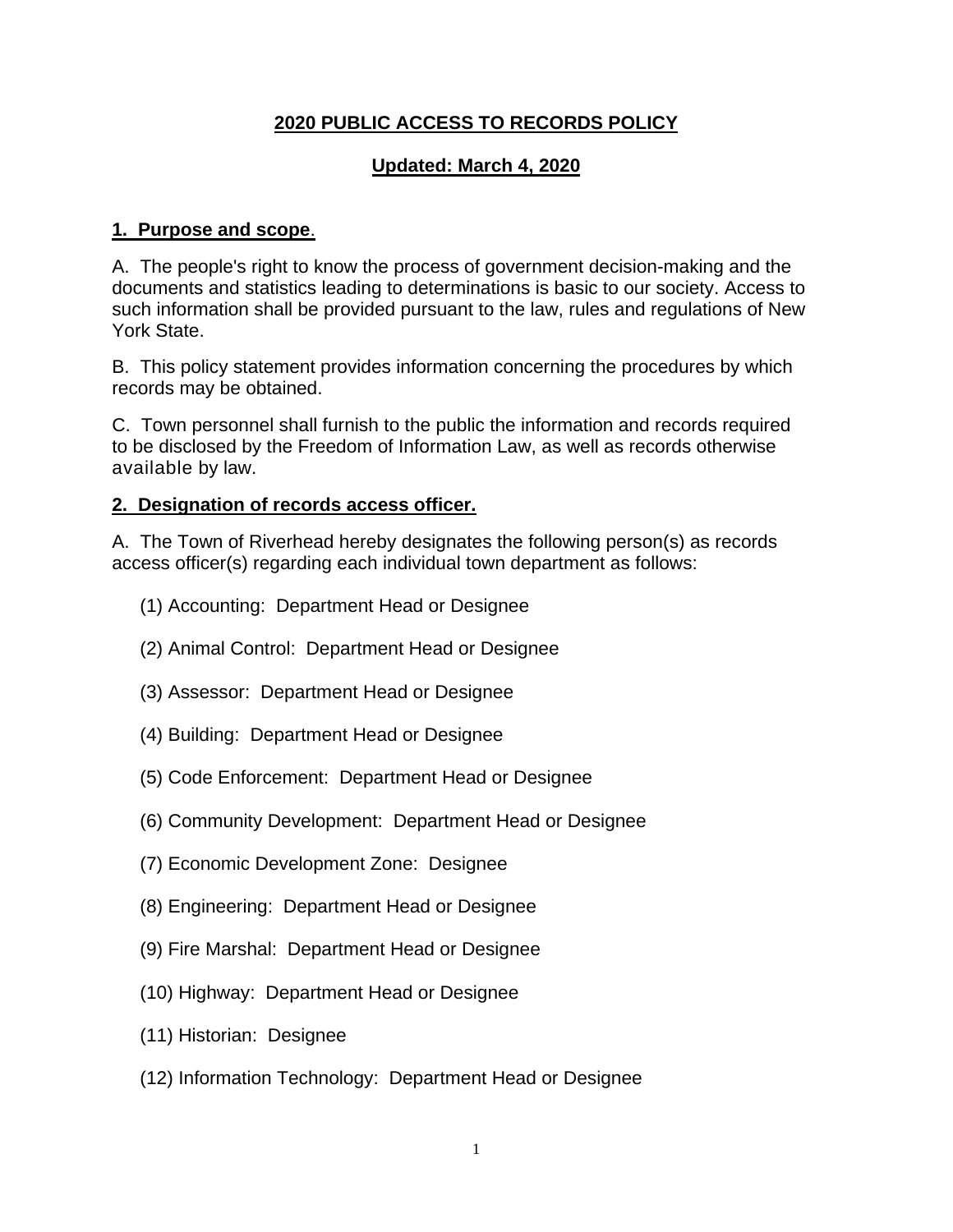- (13) Justice Court: Department Head or Designee
- (14) Municipal Garage: Department Head or Designee
- (15) Personnel: Designee
- (16) Planning: Department Head or Designee
- (17) Police/COPE/JAB/Youth Court: Department Head or Designee
- (18) Purchasing: Designee
- (19) Receiver of Taxes: Department Head or Designee
- (20) Recreation: Department Head or Designee
- (21) Sanitation: Department Head or Designee
- (22) Senior Citizen Programs: Department Head or Designee
- (23) Sewer District: Department Head or Designee
- (24) Supervisor's Office: Designee
- (25) Town Attorney's Office: Department Head or Designee
- (26) Town Board: Designee
- (27) Town Clerk: Department Head or Designee
- (28) Water District: Department Head or Designee

B. The respective records access officer is responsible for insuring appropriate agency response to public requests for access to records. The designation of a records access officer shall not be construed to prohibit officials who have in the past been authorized to make records or information available to the public from continuing to do so.

The records access officer shall insure that each respective department:

- (1) Maintain an up-to-date subject matter list.
- (2) Assist persons seeking records to identify the records sought, if necessary, and when appropriate, indicate the manner in which the records are filed, retrieved or generated to assist persons in reasonably describing records.
- (3) Contact persons seeking records when a request is voluminous or when locating the records involves substantial effort, so that personnel may ascertain the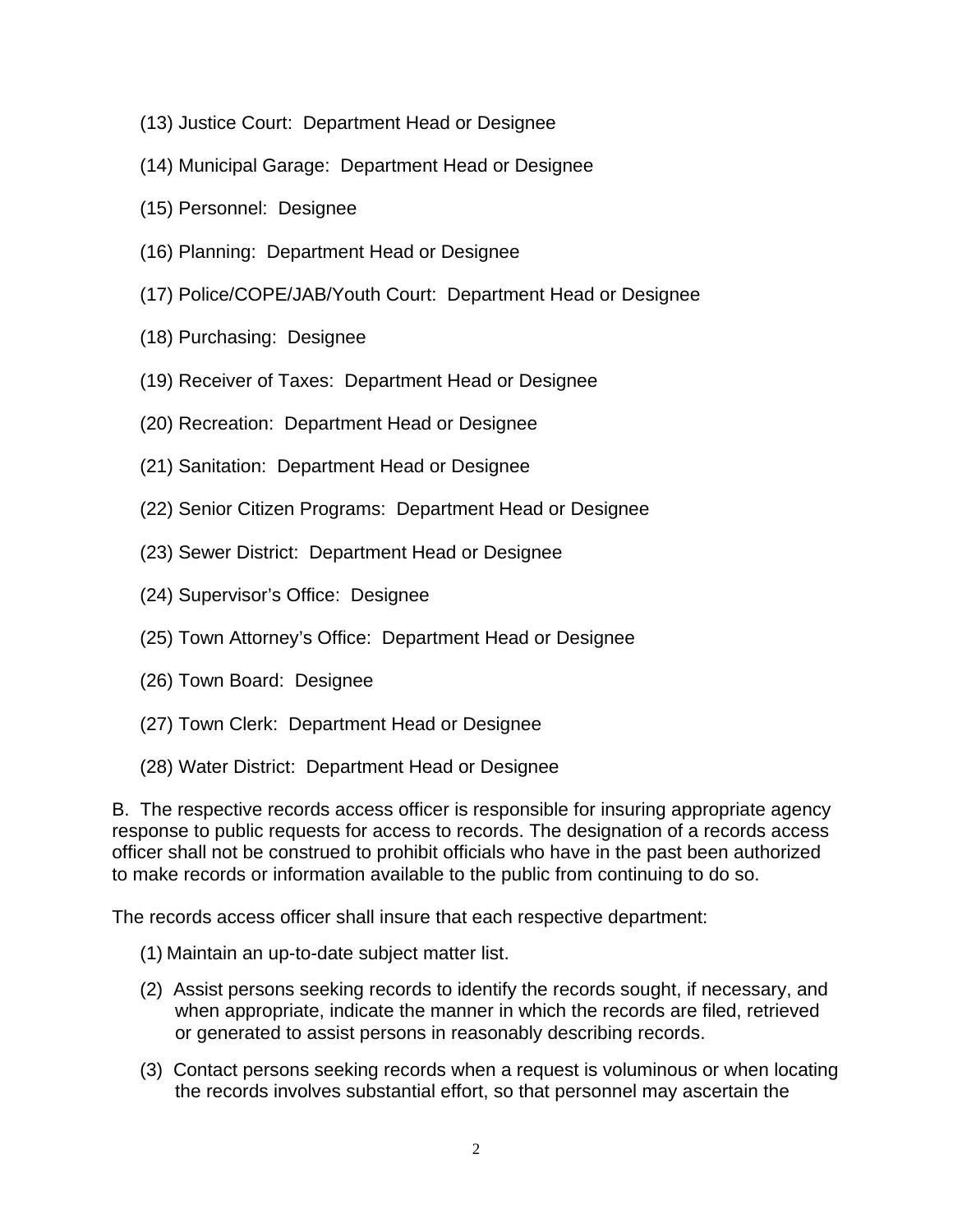nature of records of primary interest and attempt to reasonably reduce the volume of records requested.

- (4) Upon locating the records, take one of the following actions:
	- (a) Make records available for inspection; or,
	- (b) Deny access to the records in whole or in part and explain in writing the reason(s) for denial.
- (5) Upon request for copies of records:
	- (a) Make a copy available upon payment or offer to pay established fees, if any, in accordance with Section 8; or,
- (6) Upon request, certify that a record is a true copy; and
- (7) Upon failure to locate records, certify that;
	- (a) The Town of Riverhead is not the custodian for such records, or
	- (b) The records of which The Town of Riverhead is a custodian cannot be found after diligent search.

### **3. Location.**

Records shall be available for public inspection and copying at each respective department delineated in Section 2.

# **4. Hours for public inspection.**

Requests for public access to records shall be accepted and records produced during the following hours of business: 9:00 a.m. to 4:00 p.m., Monday to Friday, excluding holidays.

# **5. Requests for public access to records.**

A. Each request for records must be in writing and shall be submitted to the Town Clerk's Office, 200 Howell Avenue, Riverhead, New York, 11901, whereupon such written request shall be time-stamped and assigned a unique FOIL number for identification purposes. The Town Clerk or designee shall thereafter immediately forward the records request via e-mail to the appropriate town department's records access officer delineated herein for processing. **Applicants are strongly encouraged to request records via the Online FOIL Submission Form which can be accessed on the Town's website face page at [www.townofriverheadny.gov](http://www.townofriverheadny.gov/) entitled F.O.I.L. Electronic Request.**

B. If records are maintained on the internet, the requester shall be informed that the records are accessible via the internet and in printed form either on paper or other information storage medium.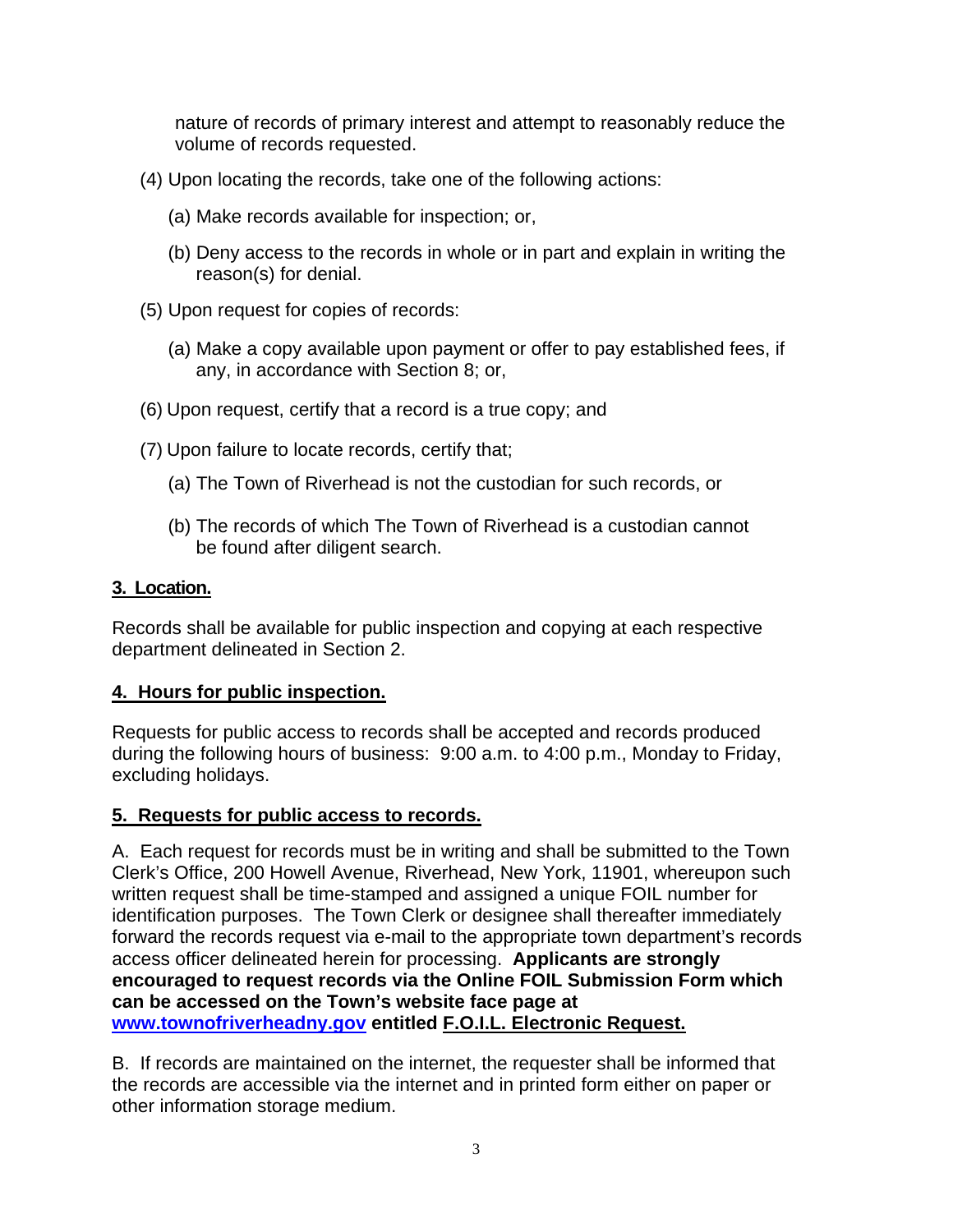C. A response by the appropriate records access officer shall be given within five business days of receipt of a request by:

- (1) informing a person requesting records that the request or portion of the request does not reasonably describe the records sought, including direction, to the extent possible, that would enable that person to request records reasonably described;
- (2) granting or denying access to records in whole or in part;
- (3) acknowledging the receipt of a request in writing, including an approximate date when the request will be granted or denied in whole or in part, which shall be reasonable under the circumstances of the request and shall not be more than twenty business days after the date of the acknowledgment, or if it is known that circumstances prevent disclosure within twenty business days from the date of such acknowledgment, providing a statement in writing indicating the reason for inability to grant the request within that time and a date certain, within a reasonable period under the circumstances of the request, when the request will be granted in whole or in part; or
- (4) if the receipt of request was acknowledged in writing and included an approximate date when the request would be granted in whole or in part within twenty business days of such acknowledgment, but circumstances prevent disclosure within that time, providing a statement in writing within twenty business days of such acknowledgment specifying the reason for the inability to do so and a date certain, within a reasonable period under the circumstances of the request, when the request will be granted in whole or in part.

D. In determining a reasonable time for granting or denying a request under the circumstances of a request, personnel shall consider the volume of a request, the ease or difficulty in locating, retrieving or generating records, the complexity of the request, the need to review records to determine the extent to which they must be disclosed, the number of requests received by the agency, and similar factors that bear on the ability to grant access to records promptly and within a reasonable time.

E. A failure to comply with the time limitations described herein shall constitute a denial of a request that may be appealed. Such failure shall include situations in which an officer or employee:

- (1) fails to grant access to the records sought, deny access in writing or acknowledge the receipt of a request within five business days of the receipt of a request;
- (2) acknowledges the receipt of a request within five business days but fails to furnish an approximate date when the request will be granted or denied in whole or in part;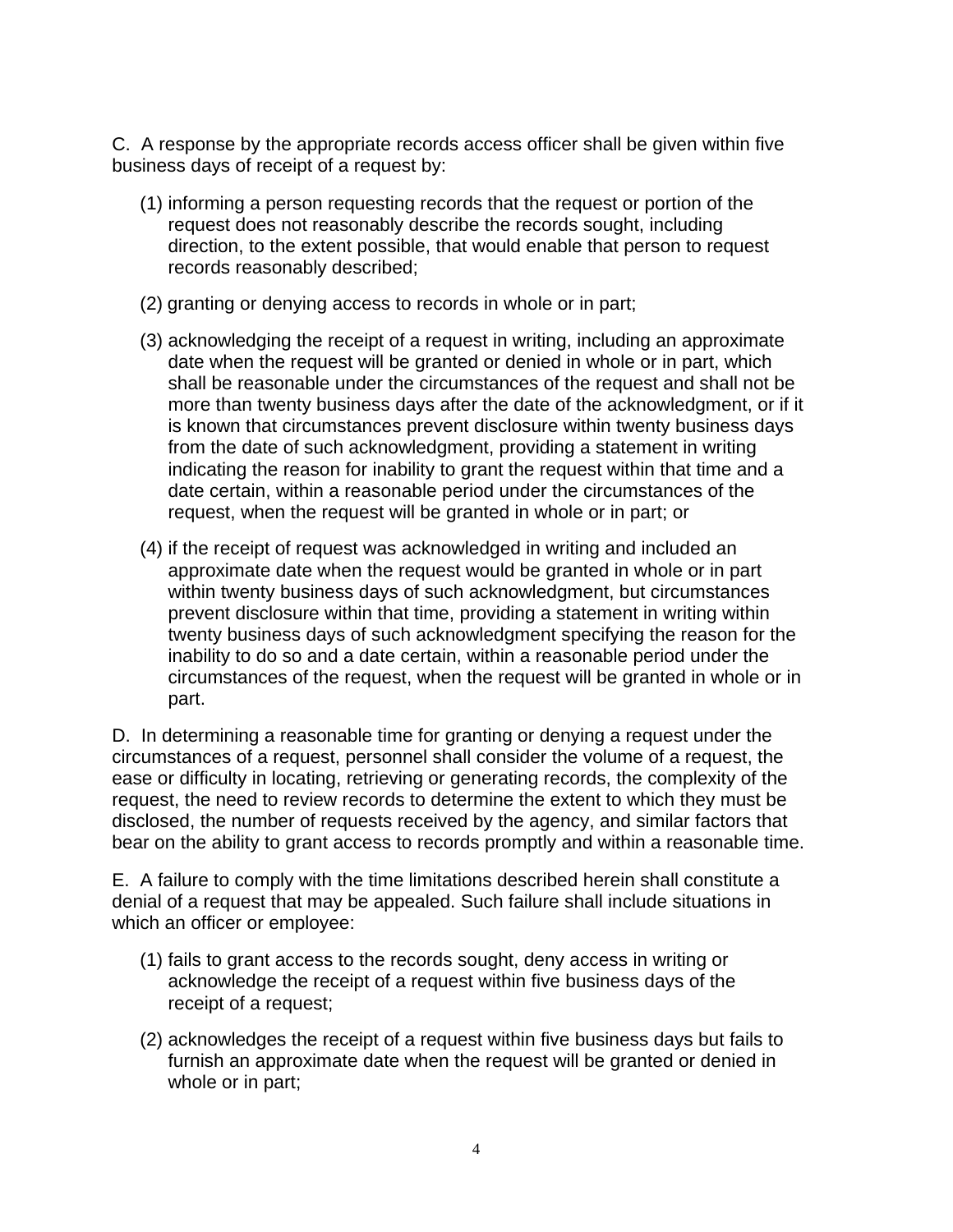- (3) furnishes an acknowledgment of the receipt of a request within five business days with an approximate date for granting or denying access in whole or in part that is unreasonable under the circumstances of the request;
- (4) fails to respond to a request within a reasonable time after the approximate date given or within twenty business days after the date of the acknowledgment of the receipt of a request;
- (5) determines to grant a request in whole or in part within twenty business days of the acknowledgment of the receipt of a request, but fails to do so, unless the agency provides the reason for its inability to do so in writing and a date certain within which the request will be granted in whole or part;
- (6) does not grant a request in whole or in part within twenty business days of the acknowledgment of the receipt of a request and fails to provide the reason in writing explaining the inability to do so and a date certain by which the request will be granted in whole or in part; or
- (7) responds to a request, stating that more than twenty business days is needed to grant or deny the request in whole or in part and provides a date certain within which that will be accomplished, but such date is unreasonable under the circumstances of the request.

#### **6. Subject matter list.**

A. The records access officer shall maintain a reasonably detailed current list by subject matter of all records in its possession, whether or not records are available pursuant to subdivision two of Section eighty-seven of the Public Officers Law.

B. The subject matter list shall be sufficiently detailed to permit identification of the category of the record sought.

C. The subject matter list shall be updated annually. The most recent update shall appear on the first page of the subject matter list.

#### **7. Appeal/denial of access to records.**

A. Denial of access to records shall be in writing stating the reason therefore and advising the requester of the right to appeal to the individual or body established to determine appeals, [who or which] shall be identified by name, title, business address and business phone number.

B. If requested records are not provided promptly, as required in Section 5 of these regulations, such failure shall also be deemed a denial of access.

C. The following person or persons or body shall determine appeals regarding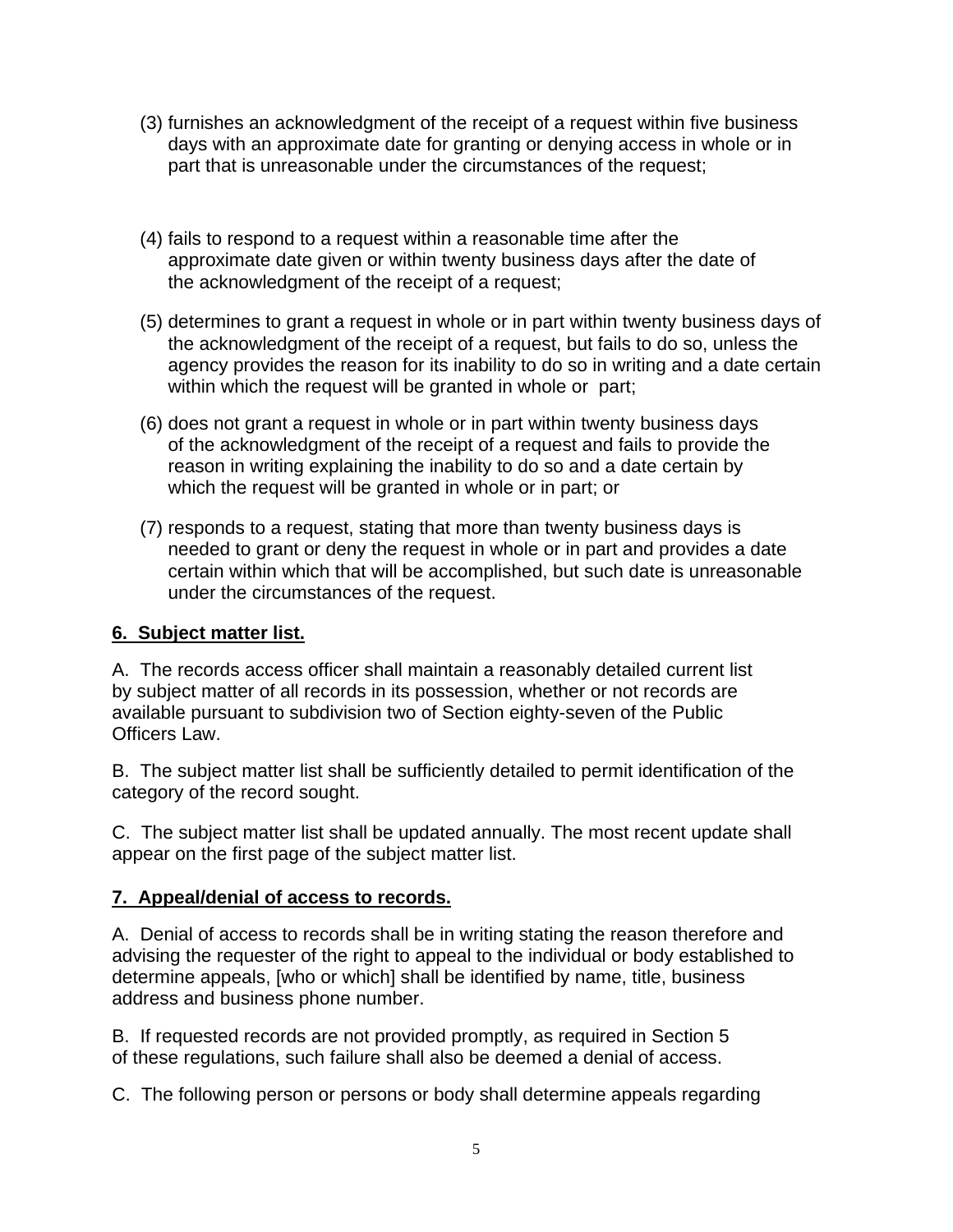denial of access to records under the Freedom of Information Law:

Daniel P. McCormick, Esq., or designee FOIL Records Appeals Officer Town of Riverhead, 200 Howell Avenue, Riverhead, New York, 11901 Tel: 631-727-3200 x 605 e-mail address: [mccormick@townofriverheadny.gov](mailto:mccormick@townofriverheadny.gov)

D. Any person denied access to records may appeal within thirty days of notice of the denial by filing a written appeal addressed to the FOIL Records Appeals Officer stated in subsection (C), above.

E. The time for deciding an appeal by the individual or body designated to determine appeals shall commence upon receipt of a written appeal identifying:

- (1) the date and location of requests for records;
- (2) a description, to the extent possible, of the records that were denied; and
- (3) the name and return address of the person denied access.

F. A failure to determine an appeal within fifteen business days of its receipt by granting access to the records sought or fully explaining the reasons for further denial in writing shall constitute a denial of the appeal.

#### **8. Fees.**

- A. There shall be no fee charged for:
	- (1) inspection of records;
	- (2) search for records; or
	- (3) any certification pursuant to this part.
- B. Fees for copies:
	- (1) the fee for copying records shall be twenty-five (.25) cents per page for photocopies not exceeding 9 by 14 inches;
	- (2) the fee for photocopies of records in excess of 9 x 14 inches shall not exceed the actual cost of reproduction; or

C. The fee for a copy of any other record shall be based on the actual cost of reproduction and subject to the following:

- (1) an amount equal to the hourly salary attributed to the lowest paid employee who has the necessary skill required to prepare a copy of the requested record, but only when more than two hours of the employee's time is necessary to do so; and
- (2) the actual cost of the storage devices or media provided to the person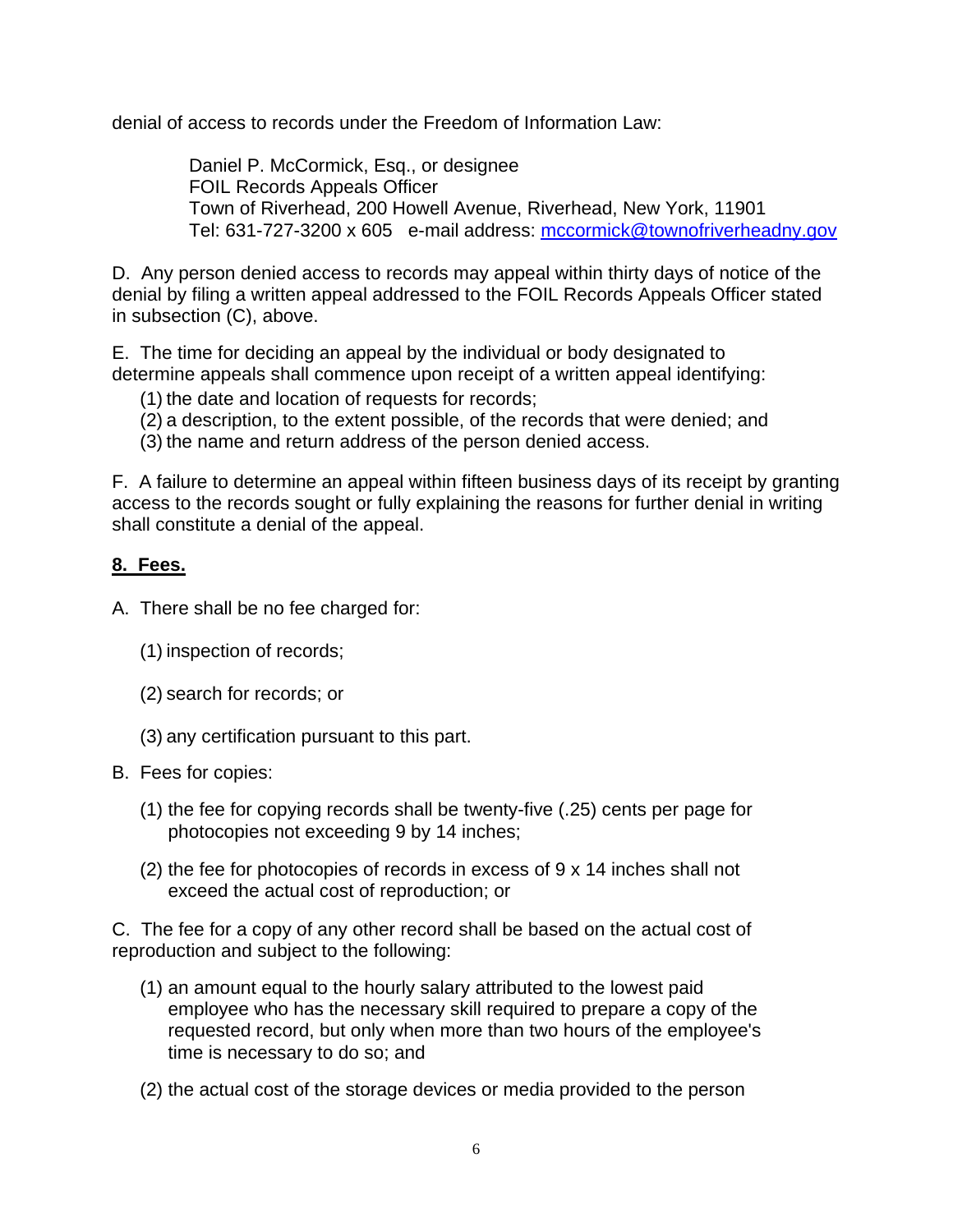making the request in complying with such request; or

(3) the actual cost to the agency of engaging an outside professional service to prepare a copy of a record, but only when an agency's information technology equipment is inadequate to prepare a copy, and if such service is used to prepare the copy.

D. For those records that the Town of Riverhead has the ability to retrieve or extract from a computer storage system with reasonable effort, or when doing so requires less employee time than engaging in manual retrieval or redactions from non-electronic records, the Town shall retrieve or extract such record or data electronically. In such case, the Town may charge a fee in accordance with subsection B. and C. above.

E. The Town shall inform a person requesting a record of the estimated cost of preparing a copy of the record including but not limited to circumstances involving more than two hours of an employee's time, or if it is necessary to retain an outside professional service to prepare a copy of the record.

F. The Town reserves the right to require that the fee for copying or reproducing a record be paid in advance of the preparation of such copy.

G. Payment of Fees: Applicants may pay with cash or postal money order, certified bank check or an attorney's account check (checking account or IOLA account), payable to the "Town of Riverhead". Please write the FOIL request number on the check.

H. The Town reserves the right to waive a fee in whole or in part when making copies of records.

#### **9. Abandonment of request.**

The Town of Riverhead shall deem your FOIL application withdrawn (without notification of same) in the event that you, as applicant, fail to retrieve or review the requested documents within 10 (ten) business days. You will be required to file a new application in the event you still wish to retrieve or review the requested documents subject to all attendant costs.

#### **10. Public notice.**

A copy of this policy statement is available on the Town of Riverhead web site at [www.townofriverheadny.gov](http://www.townofriverheadny.gov/) and in the Riverhead Town Clerk's Office, 200 Howell Avenue, Riverhead, New York, 11901.

#### **11. Severability.**

If any provision of this policy statement or the application thereof to any person or circumstances is adjudged invalid by a court of competent jurisdiction, such judgment